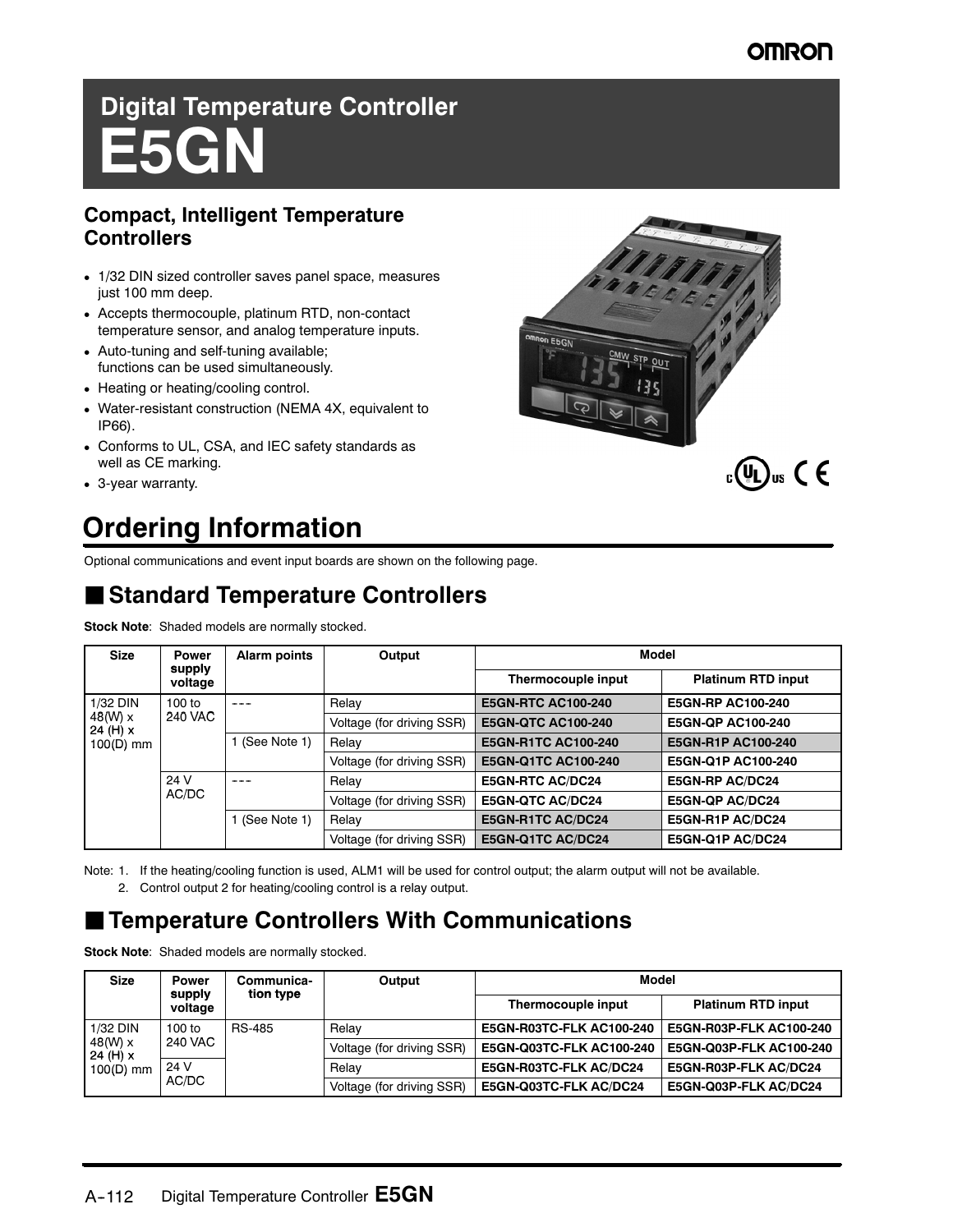## **Specifications**

### **Ratings**

| <b>Supply voltage</b>              |                       | 100 to 240 VAC, 50/60 Hz<br>24 VAC, 50/60 Hz/24 VDC                                                                                                                                                                                                          |            |  |  |  |  |
|------------------------------------|-----------------------|--------------------------------------------------------------------------------------------------------------------------------------------------------------------------------------------------------------------------------------------------------------|------------|--|--|--|--|
| Operating voltage range            |                       | 85% to 110% of rated supply voltage                                                                                                                                                                                                                          |            |  |  |  |  |
| <b>Power consumption</b>           |                       | 7 VA                                                                                                                                                                                                                                                         | 4 VA/2.5 W |  |  |  |  |
| Sensor input                       |                       | Thermocouple: K, J, T, E, L, U, N, R, S, B<br>Platinum resistance thermometer: Pt100, JPt100<br>Non-contact temperature sensor: 10 to 70 $^{\circ}$ C, 60 to 120 $^{\circ}$ C, 115 to 165 $^{\circ}$ C, 160 to 260 $^{\circ}$ C<br>Voltage input: 0 to 50 mV |            |  |  |  |  |
| Control                            | <b>Relay output</b>   | SPST-NO, 250 VAC, 2 A (resistive load), electrical life: 100,000 operations                                                                                                                                                                                  |            |  |  |  |  |
| output                             | <b>Voltage output</b> | 12 VDC $+15\%/20\%$ (PNP), max. load current: 21 mA, with short-circuit protection circuit                                                                                                                                                                   |            |  |  |  |  |
| Alarm output                       |                       | SPST-NO, 250 VAC, 1 A (resistive load), electrical life: 100,000 operations                                                                                                                                                                                  |            |  |  |  |  |
| <b>Control method</b>              |                       | PID or ON/OFF control                                                                                                                                                                                                                                        |            |  |  |  |  |
| <b>Setting method</b>              |                       | Digital setting using front panel keys                                                                                                                                                                                                                       |            |  |  |  |  |
| Indication method                  |                       | 7-segment digital display and single-lighting indicator<br>Character height: PV: 7.0 mm; SV: 3.5 mm                                                                                                                                                          |            |  |  |  |  |
| Ambient operating tempera-<br>ture |                       | $-10^{\circ}$ C to 55 $^{\circ}$ C (14 $^{\circ}$ F to 131 $^{\circ}$ F) with no condensation or icing                                                                                                                                                       |            |  |  |  |  |
| Storage temperature                |                       | $-25^{\circ}$ C to 65 $^{\circ}$ C (-13 $^{\circ}$ F to 149 $^{\circ}$ F) with no condensation or icing                                                                                                                                                      |            |  |  |  |  |
| <b>Ambient humidity</b>            |                       | 25% to 85% RH                                                                                                                                                                                                                                                |            |  |  |  |  |

### ■ Characteristics

| <b>Indication accuracy</b>   | Thermocouple: $\pm 0.5\%$ of indicated value or $\pm 1^{\circ}$ C, whichever greater, $\pm 1$ digit max. (See Note)<br>Platinum resistance thermometer: $\pm 0.5\%$ of indicated value or $\pm 1\degree C$ , whichever greater, $\pm 1\degree$ digit max.<br>Analog input: $\pm 0.5\%$ FS $\pm 1$ digit max.<br>CT input: ±5% FS±1 digit max. |                                                                                                              |                                                                                                                                                                                                                                                                       |  |  |  |  |
|------------------------------|-----------------------------------------------------------------------------------------------------------------------------------------------------------------------------------------------------------------------------------------------------------------------------------------------------------------------------------------------|--------------------------------------------------------------------------------------------------------------|-----------------------------------------------------------------------------------------------------------------------------------------------------------------------------------------------------------------------------------------------------------------------|--|--|--|--|
| <b>Hysteresis</b>            | 0.1 to 999.9 EU (in units of 0.1 EU)                                                                                                                                                                                                                                                                                                          |                                                                                                              |                                                                                                                                                                                                                                                                       |  |  |  |  |
| Proportional band (P)        | 0.1 to 999.9 EU (in units of 0.1 EU)                                                                                                                                                                                                                                                                                                          |                                                                                                              |                                                                                                                                                                                                                                                                       |  |  |  |  |
| Integral time (I)            | 0 to 3999 s (in units of 1 s)                                                                                                                                                                                                                                                                                                                 |                                                                                                              |                                                                                                                                                                                                                                                                       |  |  |  |  |
| Derivative time (D)          | 0 to 3999 s (in units of 1 s)                                                                                                                                                                                                                                                                                                                 |                                                                                                              |                                                                                                                                                                                                                                                                       |  |  |  |  |
| <b>Control period</b>        | 1 to 99 s (in units of 1 s)                                                                                                                                                                                                                                                                                                                   |                                                                                                              |                                                                                                                                                                                                                                                                       |  |  |  |  |
| <b>Manual reset value</b>    | 0.0% to 100.0% (in units of 0.1%)                                                                                                                                                                                                                                                                                                             |                                                                                                              |                                                                                                                                                                                                                                                                       |  |  |  |  |
| Alarm setting range          | -1999 to 9999 (decimal point position depends on input type)                                                                                                                                                                                                                                                                                  |                                                                                                              |                                                                                                                                                                                                                                                                       |  |  |  |  |
| Sampling period              | 500 ms                                                                                                                                                                                                                                                                                                                                        |                                                                                                              |                                                                                                                                                                                                                                                                       |  |  |  |  |
| <b>Insulation resistance</b> | 20 M $\Omega$ min. at 500 VDC                                                                                                                                                                                                                                                                                                                 |                                                                                                              |                                                                                                                                                                                                                                                                       |  |  |  |  |
| <b>Dielectric strength</b>   | 2000 VAC, 50 or 60 Hz for 1 min between different charging terminals                                                                                                                                                                                                                                                                          |                                                                                                              |                                                                                                                                                                                                                                                                       |  |  |  |  |
| <b>Vibration resistance</b>  | 10 to 55 Hz, 10 m/s <sup>2</sup> for 2 hours each in X, Y and Z directions                                                                                                                                                                                                                                                                    |                                                                                                              |                                                                                                                                                                                                                                                                       |  |  |  |  |
| <b>Shock resistance</b>      | 300 m/s <sup>2</sup> , 3 times each in 3 axes, 6 directions (relay: 100 m/s <sup>2</sup> )                                                                                                                                                                                                                                                    |                                                                                                              |                                                                                                                                                                                                                                                                       |  |  |  |  |
| Weight                       | Approx. 90 g; mounting bracket: Approx. 10 g                                                                                                                                                                                                                                                                                                  |                                                                                                              |                                                                                                                                                                                                                                                                       |  |  |  |  |
| <b>Protective structure</b>  | Front panel: NEMA4X for indoor use (equivalent to IP66), rear case: IP20, terminals: IP00                                                                                                                                                                                                                                                     |                                                                                                              |                                                                                                                                                                                                                                                                       |  |  |  |  |
| <b>Memory protection</b>     | EEPROM non-volatile memory (number of writes: 100,000)                                                                                                                                                                                                                                                                                        |                                                                                                              |                                                                                                                                                                                                                                                                       |  |  |  |  |
| <b>EMC</b>                   | <b>Emission Enclosure:</b><br><b>Emission AC Mains:</b><br>Immunity ESD:<br>Immunity RF-interference:<br>Immunity Conducted Disturbance:<br>Immunity Burst:                                                                                                                                                                                   | EN55011 Group 1 class A<br>EN55011 Group 1 class A<br>EN61000-4-2:<br>ENV50140:<br>ENV50141:<br>EN61000-4-4: | 4 kV contact discharge (level 2)<br>8 kV air discharge (level 3)<br>10 V/m (amplitude modulated,<br>80 MHz to 1 GHz) (level 3)<br>10 V/m (pulse modulated, 900 MHz)<br>10 V (0.15 to 80 MHz) (level 3)<br>2 kV power-line (level 3)<br>2 kV I/O signal-line (level 4) |  |  |  |  |
| <b>Approved standards</b>    | UL3121-1, CSA22.2 No. 14, E.B.1402C<br>Conforms to EN50081-2, EN50082-2, EN61010-1 (IEC61010-1)                                                                                                                                                                                                                                               |                                                                                                              |                                                                                                                                                                                                                                                                       |  |  |  |  |

Note: The indication of K thermocouples in the -200 to 1300°C range, and T and N thermocouples at a temperature of -100°C or less, and U and L thermocouples at any temperature is ±2°C±1 digit maximum. The indication of B thermocouples at a temperature of 400°C or less is unrestricted.

The indication of R and S thermocouples at a temperature of 200°C or less is ±3°C±1 digit maximum.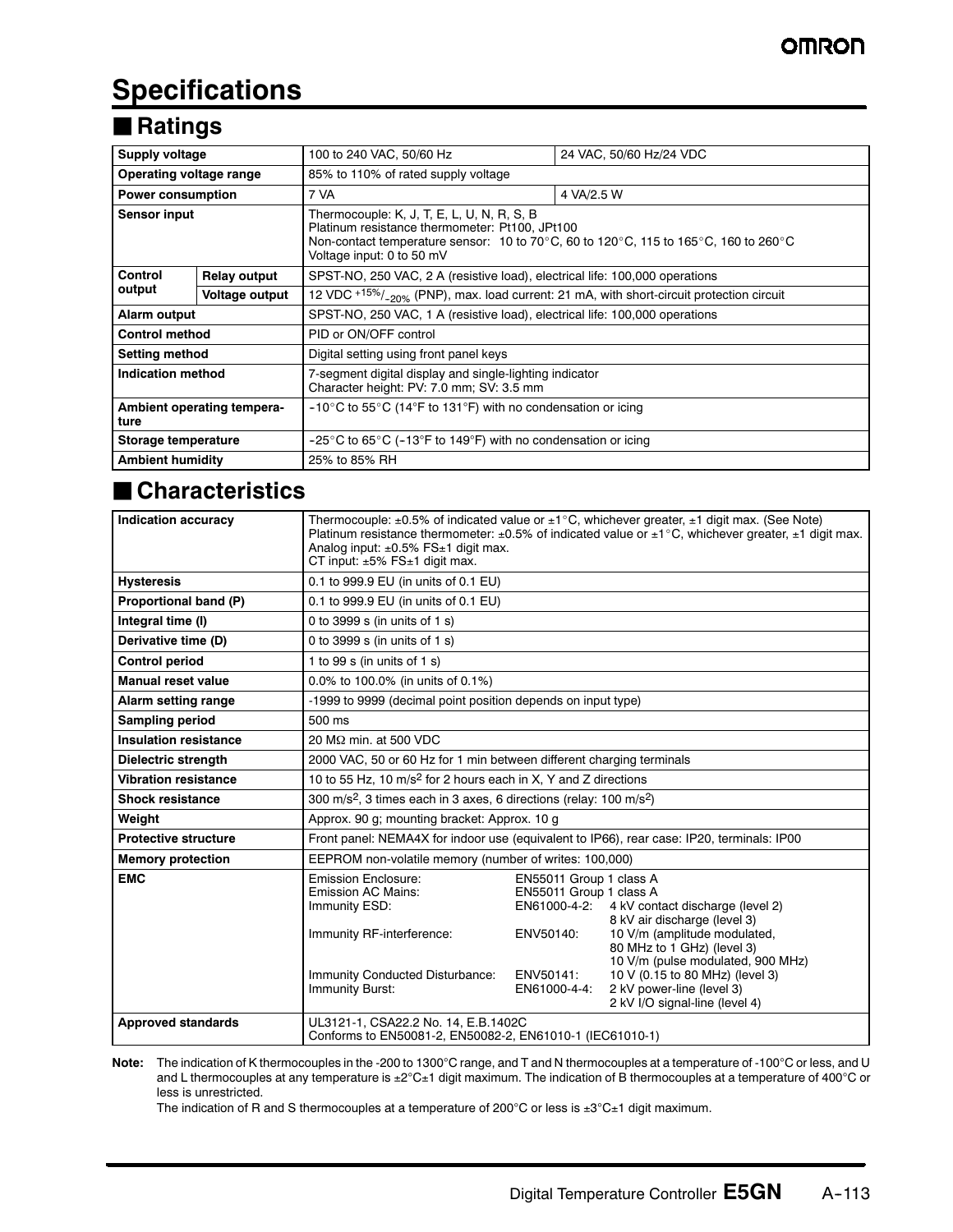### ■ Communications Specifications

| Transmission path connection            | Multiple points                                                                                                                  |
|-----------------------------------------|----------------------------------------------------------------------------------------------------------------------------------|
| <b>Communications method (See Note)</b> | RS-485 (two-wire, half duplex)                                                                                                   |
| <b>Synchronization method</b>           | Start-stop synchronization                                                                                                       |
| <b>Baud rate</b>                        | ad 00/2,400/4,800/9,600/19,200 ps.                                                                                               |
| <b>Transmission code</b>                | ASCII                                                                                                                            |
| Data bit length (See Note)              | 7 or 8 bits                                                                                                                      |
| Stop bit length (See Note)              | or 2 bits                                                                                                                        |
| <b>Error detection</b>                  | Vertical parity (none, even, odd)<br>Frame check sequence (FCS): with SYSMAC WAY<br>Block check character (BCC): with CompoWay/F |
| <b>Flow control</b>                     | Not available                                                                                                                    |
| Interface (See Note)                    | <b>RS-485</b>                                                                                                                    |
| <b>Retry function</b>                   | Not available                                                                                                                    |
| <b>Communications buffer</b>            | 40 bytes                                                                                                                         |

Note: The baud rate, data bit length, stop bit length, or vertical parity can be individually set using the communications setting level.

#### Input Types (selectable with input jumper connector)

#### Thermocouple

| Input (field<br>selectable)<br>(See Notes) |              | K <sub>1</sub>     | K <sub>2</sub>       | J1                 |                                    | J <sub>2</sub> |                  | T1                 |                                      | E<br>T <sub>2</sub> |                           |                    |                            |             | U1                         | U <sub>2</sub>                     |  |                    |  |             |  |                    |
|--------------------------------------------|--------------|--------------------|----------------------|--------------------|------------------------------------|----------------|------------------|--------------------|--------------------------------------|---------------------|---------------------------|--------------------|----------------------------|-------------|----------------------------|------------------------------------|--|--------------------|--|-------------|--|--------------------|
| Set value                                  |              | 0                  |                      | $\overline{2}$     |                                    | 3              |                  | 4                  |                                      | 17<br>5             |                           |                    | 6                          |             | 7                          | 18                                 |  |                    |  |             |  |                    |
| Range                                      | °C           | $-200$ to<br>1,300 | $-20.0$<br>to 500.0  | $-100$ to<br>850   | $-20.0$                            | to 400.0       | $-200$ to<br>400 |                    | $-199.9$ to<br>400.0                 |                     | 0 to 600                  |                    | $-100$<br>to 850           |             | $-200$ to<br>400           | $-199.9$ to<br>400.0               |  |                    |  |             |  |                    |
|                                            | $\circ$ F    | $-300$ to<br>2,300 | 0.0<br>to 900.0      | $-100$ to<br>1,500 | 0.0                                | to 750.0       | $-300$ to<br>700 |                    | $-199.9$<br>to 700.0                 |                     | 0<br>to 1,100             |                    | $-100$<br>to 1,500         |             | $-300$ to<br>700           | $-199.9$ to<br>700                 |  |                    |  |             |  |                    |
|                                            |              |                    |                      |                    |                                    |                |                  |                    |                                      |                     |                           |                    |                            |             |                            |                                    |  |                    |  |             |  |                    |
| Input (field<br>selectable)<br>(See Notes) |              | N                  | R                    | S                  |                                    |                | B                |                    | K <sub>10</sub> to<br>$70^{\circ}$ C |                     | K60 to<br>$120^{\circ}$ C |                    | K115 to<br>$165^{\circ}$ C |             | K160 to<br>$260^{\circ}$ C | 0 to 50<br>mV                      |  |                    |  |             |  |                    |
| Set value                                  |              | 8                  | 9                    | 10                 |                                    |                |                  |                    | 12                                   |                     | 13                        |                    | 14                         |             | 15                         | 16                                 |  |                    |  |             |  |                    |
| Range                                      | $^{\circ}$ C | $-200$<br>to 1,300 | $\Omega$<br>to 1,700 | 0<br>to 1,700      | 100 to<br>1,800<br>300<br>to 3,200 |                |                  |                    |                                      |                     |                           |                    | $\Omega$<br>to 90          |             |                            | $\Omega$<br>to 120                 |  | $\Omega$<br>to 165 |  | 0<br>to 260 |  | $-1999$<br>to 9999 |
|                                            | $\circ$ F    | $-300$<br>to 2,300 | $\Omega$<br>to 3,000 | 0<br>to 3,000      |                                    |                |                  | $\Omega$<br>to 190 |                                      | $\Omega$<br>to 240  |                           | $\Omega$<br>to 320 |                            | 0<br>to 500 |                            | $-199.9$ to<br>999.9<br>(scalable) |  |                    |  |             |  |                    |

Note: 1. Setting number is factory-set to 0 (K1).

#### Platinum Resistance Thermometer (RTD's)

| Input<br>(field selectable) | Pt100         | Pt100             | Pt100          | JPt100            | JPt100         |
|-----------------------------|---------------|-------------------|----------------|-------------------|----------------|
| Set value                   |               |                   |                |                   |                |
| Range °C                    | $-200$ to 850 | $-199.9$ to 500.0 | $0.0$ to 100.0 | $-199.9$ to 500.0 | $0.0$ to 100.0 |
| Range °F                    | -300 to 1500  | $-199.9$ to 900.0 | $0.0$ to 210.0 | $-199.9$ to 900.0 | $0.0$ to 210.0 |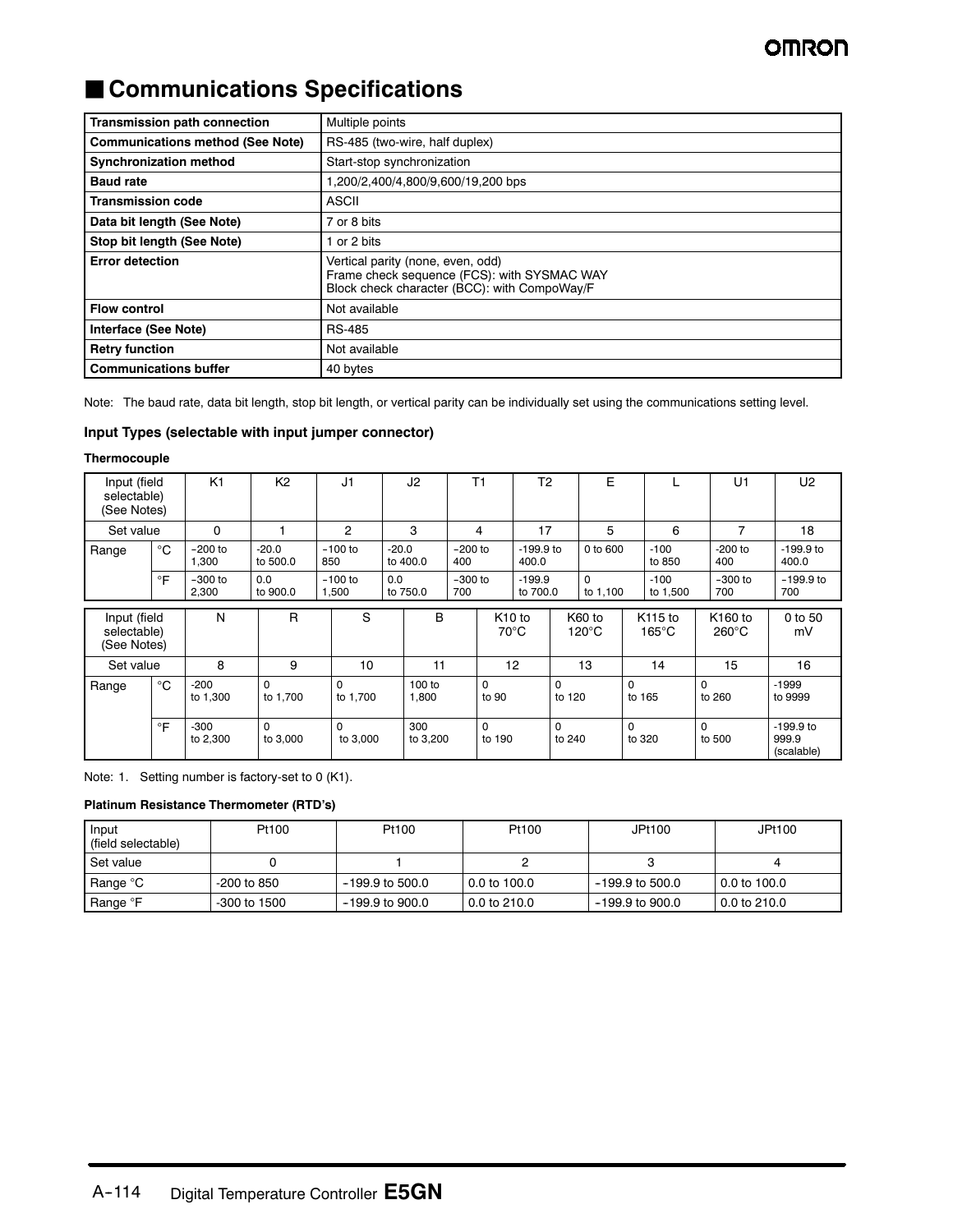## Nomenclature



## **Dimensions**



- To mount the E5GN so that it is waterproof, insert the waterproof packing onto the E5GN.
- When two or more E5GN Controllers are mounted, make sure that the surrounding temperature does not exceed the allowable operating temperature ranges in the specifications.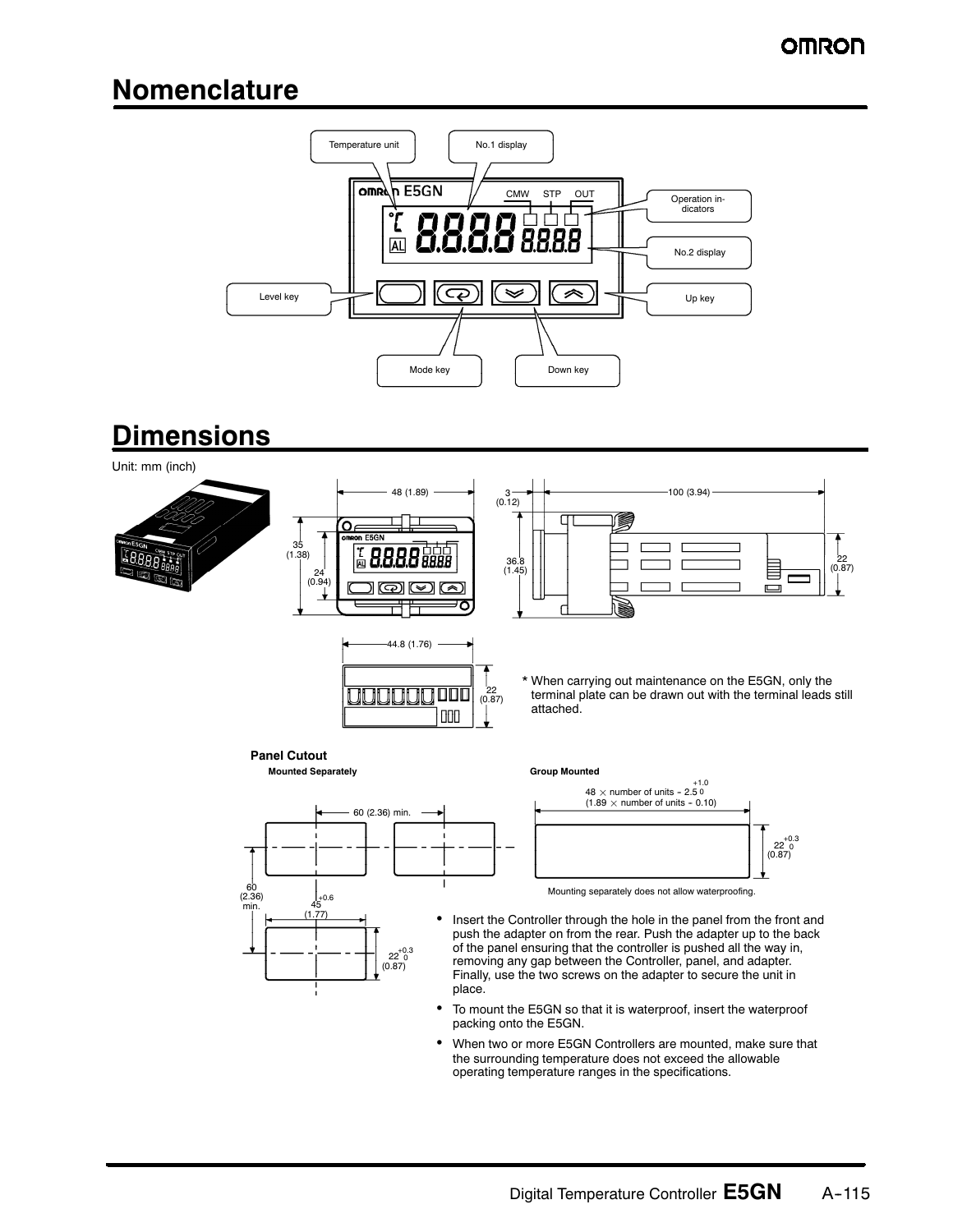### OMRC

## Wiring Terminals

The voltage output (control output) is not electrically insulated from the internal circuits. When using a grounding thermocouple, do not connect the control output terminals to the ground. If the control output terminals are connected to the ground, errors will occur in the measured temperature values as a result of leakage current.



• Standard insulation is applied to the power supply I/O sections. If reinforced insulation is required, connect the input and output terminals to a device without any exposed current-carrying parts or to a device with standard insulation suitable for the maximum operating voltage of the power supply I/O section.

Two input power supplies are available: 100 to 240 VAC or 24 VAC/VDC (no polarity).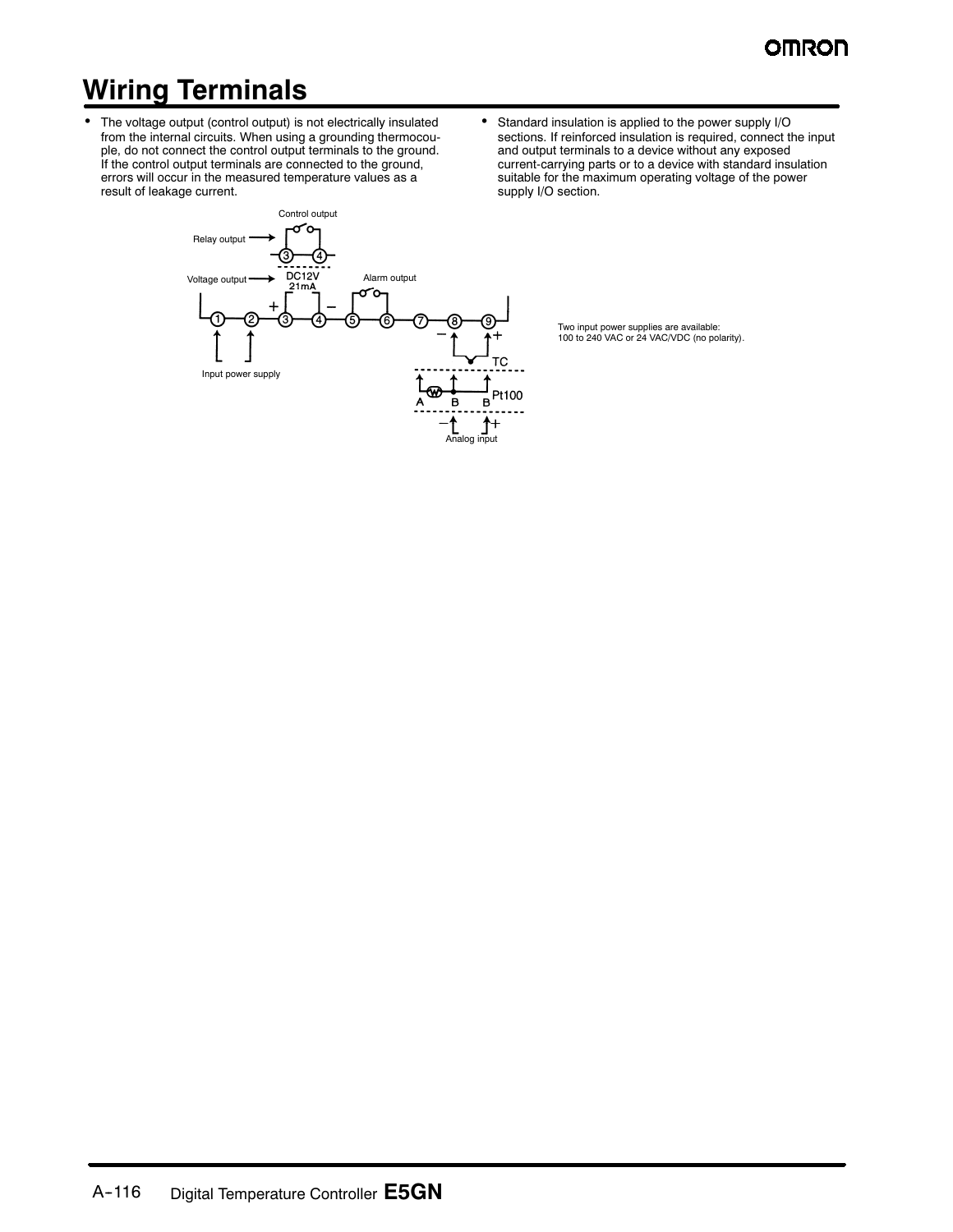## **Precautions**

### ■ General Precautions

The user must operate the product according to the performance specifications described in the operation manuals.

Before using the product under conditions which are not described here or applying the product to nuclear control systems, railroad systems, aviation systems, vehicles, combustion systems, medical equipment, amusement machines, safety equipment, and other systems, machines, and equipment that may have a serious influence on lives and property if used improperly, consult your OMRON representative.

Make sure that the ratings and performance characteristics of the product are sufficient for the systems, machines, and equipment, and be sure to provide the systems, machines, and equipment with double safety mechanisms.

### ■ Safety Precautions

#### Definition of Precautionary Information

DANGER Indicates an imminently hazardous situation which, if not avoided, will result in death or serious injury.

!

 $/$ 

**WARNING** Indicates a potentially hazardous situation which, if not avoided, could result in death or serious injury.

!

**Caution** Indicates a potentially hazardous situation which, if not avoided, may result in minor or moderate injury, or property damage.

#### Installation Precautions

| WARNING | Do not attempt to take any Temperature<br>Controller apart while the power is applied.<br>Doing so may result in electric shock.                                                                                                                                                                                                                                                                                  |
|---------|-------------------------------------------------------------------------------------------------------------------------------------------------------------------------------------------------------------------------------------------------------------------------------------------------------------------------------------------------------------------------------------------------------------------|
| WARNING | Do not touch any of the terminals or terminal<br>blocks while the power is being supplied.<br>Doing so may result in electric shock.                                                                                                                                                                                                                                                                              |
| WARNING | Do not allow pieces of metal or wire cuttings<br>to get inside the Temperature Controller.<br>Failure to do so may result in malfunction,<br>electric shock or fire.                                                                                                                                                                                                                                              |
| VARNING | Do not attempt to disassemble, repair, or<br>modify the Temperature Controller. Any<br>attempt to do so may result in malfunction,<br>fire, or electric shock.                                                                                                                                                                                                                                                    |
| Caution | Do not use the Temperature Controller in<br>locations subject to flammable gases. Doing<br>so may result in an explosion.                                                                                                                                                                                                                                                                                         |
| Caution | The switching capacity and switching condi-<br>tions will have a great effect on the longevity<br>of the output relays. Use the Temperature<br>Controller within the rated load and do not<br>use the Temperature Controller beyond the<br>number of operations specified under elec-<br>trical life. Using the Temperature Controller<br>beyond its electrical life may result in contact<br>welding or burning. |
| Caution | Do not use the Temperature Controller at<br>loads greater than the rated value. Doing so<br>may result in burning or other damage.                                                                                                                                                                                                                                                                                |
| Caution | Use a power supply voltage within the speci-<br>fied range. Failure to do so may result in<br>burning or other damage.                                                                                                                                                                                                                                                                                            |
| Caution | Tighten the terminal screws to the following<br>torques:<br>E5AN, E5EN, E5CN: 0.74 to 0.90 N.m<br>E5GN:<br>Terminals 1 to 6: 0.23 to 0.25 N.m<br>Terminals 7 to 9: 0.12 to 0.14 N.m<br>Failure to tighten terminal screws to the cor-<br>rect torque may result in fire or malfunction.                                                                                                                           |



!

**Caution** Make settings for the Temperature Controller that are suitable for the controlled system. Failure to do so may cause unexpected operation resulting in damage to equipment or personal injury.

**Caution** Prepare a circuit with an overheating prevention alarm and take other safety measures to ensure safe operation in the event of a malfunction. Loss of operational control due to malfunction may result in a serious accident.

#### **Operating Environment Precautions**

!

**Caution** In order to ensure the safe operation, observe the following precautions.

• Do not use the Temperature Controller in the following places:

- Locations exposed to radiated heat from heating devices
- Locations subject to direct sunlight
- Locations subject to temperatures or humidity outside the range specified in the specifications
- Locations subject to condensation as the result of severe changes in temperature
- Locations subject to corrosive or flammable gases
- Locations subject to dust (especially iron dust) or salts
- Locations subject to exposure to water, oil, or chemicals
- Locations subject to shock or vibration
- Use and store the Temperature Controller within the rated temperature and humidity specified for each model. When two or more Temperature Controllers are mounted horizontally close to each other or vertically next to one another, the internal temperature will increase due to heat radiated by the Temperature Controllers and the service life will decrease. In such a case, forced cooling by fans or other means of air ventilation will be required to cool down the Temperature Controllers. When providing forced cooling, however, be careful not to cool down the terminal sections alone to avoid measurement errors.
- Allow enough space around the Temperature Controller to ensure proper heat dissipation. Do not block the ventilating holes.
- Check polarities and orientation when connecting terminals. Not doing so may result in malfunction.
- When wiring the E5AN, E5EN, or E5CN, use crimp terminals with the specified dimensions (M3.5, width 7.2 mm max.).
- When wiring the E5GN, use cables of a thickness AWG24  $(0.205 \text{ mm}^2)$  to AWG14  $(2.081 \text{ mm}^2)$  for terminals 1 to 6 and use cables of a thickness AWG28 (0.081 mm2) to AWG22 (0.326 mm2) for terminals 7 to 9. The exposed current-carrying part to be inserted into terminals must be 5 to 6 mm.
- Do not use empty terminals.
- To avoid inductive noise, keep the wiring for the Temperature Controller's terminal board away from power cables carry high voltages or large currents. Also, do not wire power lines together with or parallel to Temperature Controller wiring. Using shielded lines to separate pipes and ducts is recommended. Attach surge absorbers or noise filters to peripheral devices that may generate noise, such as inductance devices (e.g., motors, transformers, solenoids, magnetic coils etc.). If using a noise filter with the power supply, in addition to confirming the voltage and the current, mount the power supply as near as possible to the Temperature Controller. Set up the Temperature Controller, along with its power supply, as far away as possible from devices that generate strong, high-frequency waves (highfrequency welders, high-frequency machines etc.) and devices that generate surges.
- Set up the power supply so that the voltage will reach the rated voltage within 2 seconds after turning ON.
- Allow at least 30 minutes for the Temperature Controller to warm up.
- When using auto-tuning, turn ON power for the load (e.g., heater) at the same time as or before supplying power to the Temperature Controller. If power is turned ON for the Temperature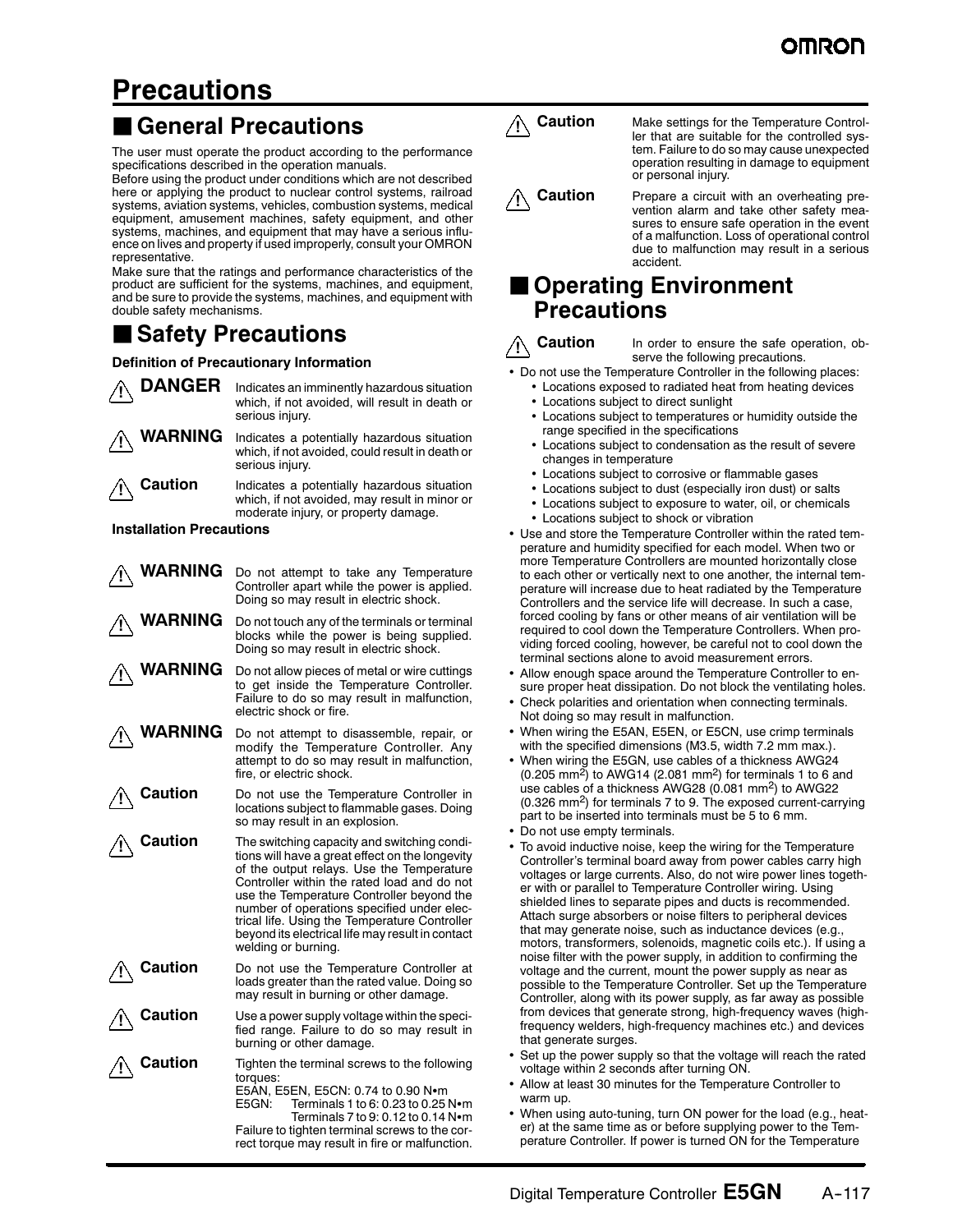Controller before turning ON power for the load, auto-tuning will not be performed properly and optimum control will not be achieved.

- In order that power can be turned OFF in an emergency by the person operating the Temperature Controller, install the appropriate switches and circuit breakers and label them accordingly.
- With the E5AN, E5EN, or E5CN, when drawing out the Temperature Controller body, do not touch or apply excessive force. After the body is drawn out do not touch the terminals or electronic parts. When inserting, make sure that electronic parts do not come in contact with the case.
- When the terminal block for the E5GN is detached, do not touch or apply excessive force to any electronic parts.
- Use alcohol to clean the Temperature Controller. Do not use thinner or other solvent-based substances.

#### ■ Correct Use

#### Service Life

Use the Temperature Controller within the following temperature and humidity ranges:

Temperature: -10°C to 55°C (with no icing or condensation)<br>Humidity: 25% to 85% 25% to 85%

When the Temperature Controller is installed inside a control panel, ensure that the temperature around the Temperature Controller, not the temperature around the control panel, does not exceed 55°C.

The service life of relays used for the control output or alarm output largely varies depending on switching conditions. Be sure to confirm their performance under actual operating conditions and do not use them beyond the allowable number of switching operations. If they are used in a deteriorated condition, insulation between circuits may be damaged and, as a result, the Temperature Controller itself may be damaged or burnt.

The service life of electronic devices such as Temperature Controllers is determined not only by the number of switching operations of relays but also by the service life of internal electronic components. Component service life is affected by the ambient temperature: the higher the temperature becomes, the shorter the service life becomes and, the lower the temperature becomes, the longer the service life becomes. Therefore, the service life can be extended by lowering the temperature of the Temperature Controller using fans or other means of air ventilation. When providing forced cooling, however, be careful not to cool down the terminals sections alone to avoid measurement errors.

#### Measurement Accuracy

When extending or connecting the thermocouple lead wire, be sure to use compensating wires that match the thermocouple types.

When extending or connecting the lead wire of the platinum resistance thermometer, be sure to use wires that have low resistance.

When wiring the platinum resistance thermometer to the Temperature Controller, keep the wire route as short as possible. Separate this wiring away from the power supply wiring and load wiring to avoid inductive or other forms of noise.

Mount the Temperature Controller so that it is horizontally level.

#### Waterproofing

The degree of protection is as shown below. Sections without any specification on their degree of protection or those with  $IP\Box 0$  have not been waterproofed. Front panel: NEMA 4X indoor use (equivalent to IP66) Rear case: IP20 Terminal section: IP00

#### Operating Precautions

It takes approximately four seconds for the outputs to turn ON from the moment the power is turned ON. Due consideration must be given to this time when incorporating Temperature Controllers in a sequence circuit.

When using auto-tuning, supply power to the load (e.g., heater) at the same time as or before supplying power to the Temperature Controller. If power is turned ON for the Temperature Controller before turning ON power for the load, auto-tuning will not be performed properly and optimum control will not be achieved.

When starting operation after the Temperature Controller has warmed up, turn OFF the power and then turn it ON again at the same time as turning ON power for the load. (Instead of turning the Temperature Controller OFF and ON again, switching from STOP mode to RUN mode can also be used in this case.)

If the Temperature Controller is used close to radios, television sets or wireless devices it may affect reception.

In the case of Temperature Controllers with alarm outputs, alarm output may not be generated properly when an abnormality occurs in the device. It is suggested that a separate alarm device be incorporated in the system.

To ensure proper performance, parameters of the Temperature Controllers are set to default values before they are shipped. Change these parameters depending on actual applications. If left unchanged, the Temperature Controller will operate under the default settings.

#### Crimp Terminal Connection

Use crimp terminals that match M3.5 screws. M3.5 x 8 self-rising screws are used.





Be careful not to excessively tighten the terminals screws.

#### Soldering Connection

The self-rising screws provide easy soldering connection. Strip the lead wire by a length of 6 to 8 mm and properly treat the terminal tip.

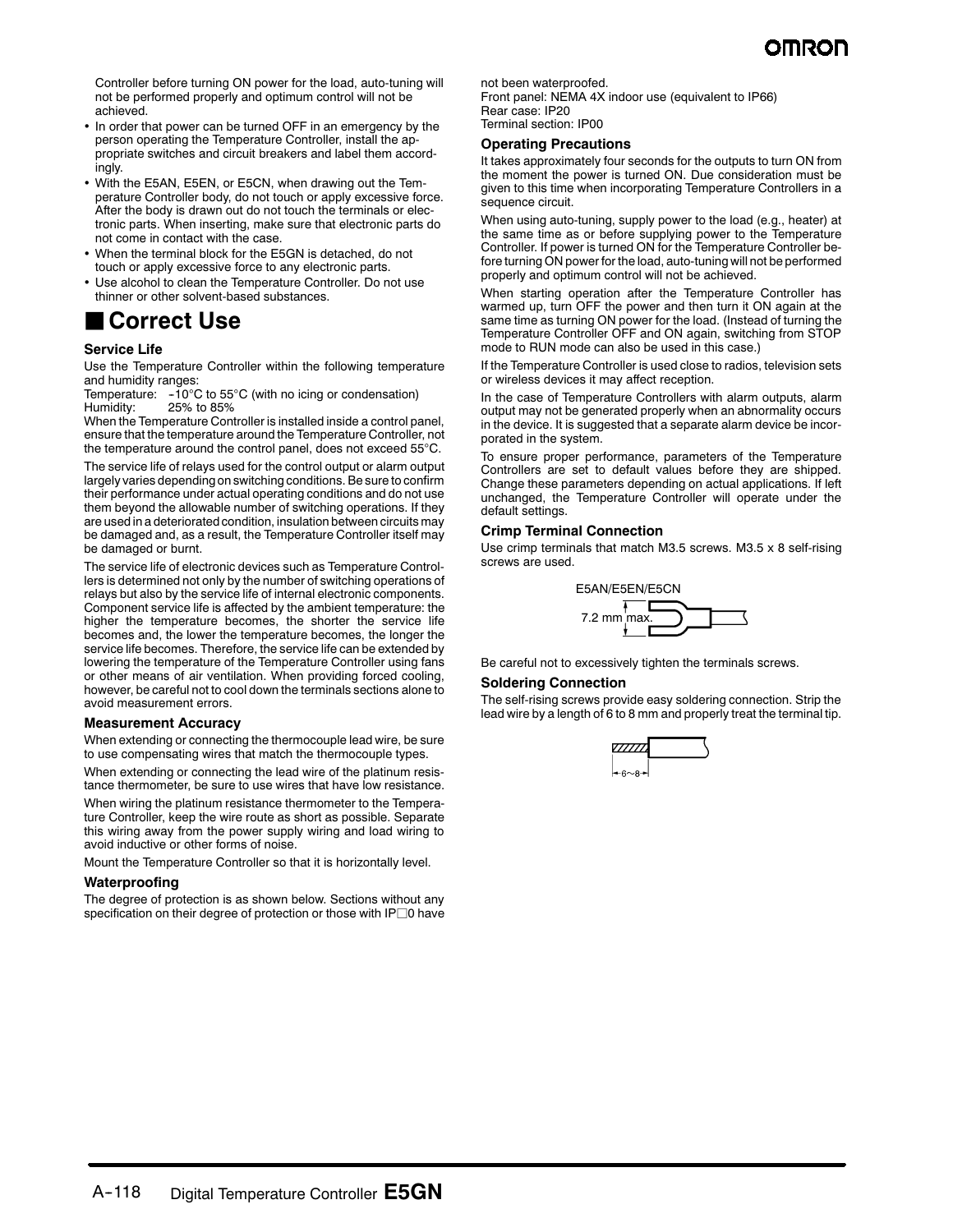#### **OMRON**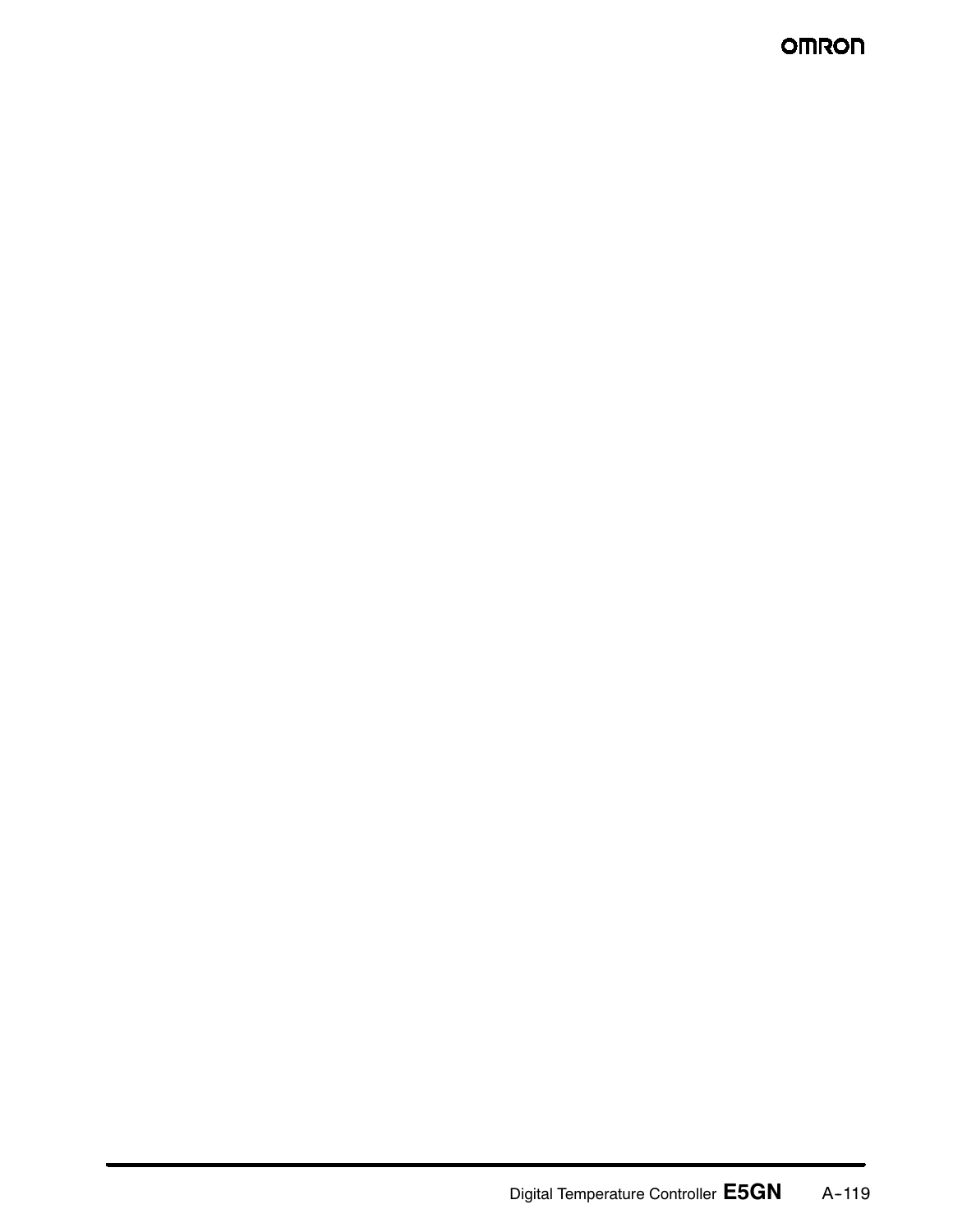### **Certain Terms and Conditions of Sale**

- Offer: Acceptance. These terms and conditions (these "Terms") are deemed  $1.$ part of all catalogs, manuals or other documents, whether electronic or in writing, relating to the sale of goods or services (collectively, the "Goods") by Omron Electronics LLC and its subsidiary companies ("Seller"). Seller hereby objects to any terms or conditions proposed in Buyer's purchase order or other documents which are inconsistent with, or in addition to, these Terms. Please contact your Omron representative to confirm any additional terms for sales from your Omron company
- 
- Frices. All prices stated are current, subject to change without notice by<br>Seller. Buyer agrees to pay the price in effect at time of shipment.<br>Discounts. Cash discounts, if any, will apply only on the net amount of<br>invoic  $\mathbf{3}$
- 
- Orders. Seller will accept no order less than \$200 net billing.<br>Governmental Approvals. Buyer shall be responsible for, and shall bear all 5 costs involved in, obtaining any government approvals required for the importation or sale of the Goods
- Taxes. All taxes, duties and other governmental charges (other than general 6. Takes, due to allow the discussed in the discussion of the discussed property and income taxes), including any interest or penalties thereon, imposed directly or indirectly on Seller or required to be collected directly or and sales, excise, use, turnover and license taxes) shall be charged to and
- and sales, excise, use, tumover and license taxes) shall be charged to and<br>
remitted by Buyer to Seller.<br>
Financial. If the financial position of Buyer at any time becomes unsatisfactory<br>
to Seller, Seller reserves the rig by Buyer. Buyer shall in any event remain liable for all unpaid accounts.
- Cancellation: Etc. Orders are not subject to rescheduling or cancellation<br>unless Buyer indemnifies Seller fully against all costs or expenses arising in <sub>R</sub> connection therewith.
- Force Majeure. Seller shall not be liable for any delay or failure in delivery 9. resulting from causes beyond its control, including earthquakes, fires, floods, strikes or other labor disputes, shortage of labor or materials, accidents to machinery, acts of sabotage, riots, delay in or lack of transportation or the
- requirements of any government authority.<br>
10. Shipping: Delivery. Unless otherwise expressly agreed in writing by Seller:<br>
a. Shipments shall be by a carrier selected by Seller:
	- b. Such carrier shall act as the agent of Buyer and delivery to such carrier shall constitute delivery to Buyer;
	- State and shipments of Goods shall be FOB shipping point (unless otherwise stated in writing by Seller), at which point title to and all risk of loss of the Goods shall pass from Seller to Buyer, provided that Seller shall c.
	- security interest in the Goods until the full purchase price is paid by Buyer;<br>d. Delivery and shipping dates are estimates only.<br>e. Seller will package Goods as it deems proper for protection against normal<br>handling and e
- Goods occurring before delivery to the carrier must be presented in writing to Seller within 30 days of receipt of shipment and include the original transportation bill signed by the carrier noting that the carrier received the Goods from<br>Seller in the condition claimed.
- 12. Warranties. (a) Exclusive Warranty. Seller's exclusive warranty is that the Goods will be free from defects in materials and workmanship for a period of twelve months from the date of sale by Seller (or such other period expressed twelve months from the date of sale by Seller (or such other period expressed<br>in writing by Seller.) Seller disclaims all other warranties, express or implied.<br>
(b) Limitations. SELLER MAKES NO WARRANTY OR REPRESENTATION,<br> wise of any intellectual property right. (c) Buyer Remedy. Seller's sole obliga-<br>tion hereunder shall be to replace (in the form originally shipped with Buyer<br>responsible for labor charges for removal or replacement thereo responsible for table charges for removal or replacement thereor) the non-<br>complying Good or, at Seller's election, to repay or credit Buyer an amount<br>equal to the purchase price of the Good; provided that in no event shal properly natured, solved, installed and maintained and increased and increased and increased in writing by Seller before shipment. Seller shall not be liable for the suitability or unsuitability or the seller shall not in
- assemblies or any other materials or substances or environments. Any<br>advice, recommendations or information given orally or in writing, are not to be<br>construed as an amendment or addition to the above warranty.<br>Damage Limi
- $14$ Indemnities. Buyer shall indemnify and hold harmless Seller, its affiliates and its employees from and against all liabilities, losses, claims, costs and<br>expenses (including attorney's fees and expenses) related to any claim, invesexperience it<br>digition, it in the conduct of proceeding (whether or not Seller is a party) which arises<br>or is alleged to arise from Buyer's acts or omissions under these Terms or in<br>any way with respect to the Goods. Witho any Good made to Buyer specifications infringed intellectual property rights of another party.
- Property: Confidentiality. The intellectual property embodied in the Goods is<br>the exclusive property of Seller and its affiliates and Buyer shall not attempt to<br>duplicate it in any way without the written permission of Sel 15. dignative transition of the main the exclusive property of Seller. All information and tooling<br>shall remain the exclusive property of Seller. All information and materials<br>supplied by Seller to Buyer relating to the Goods
- etary, and Buyer shall limit distribution thereof to its trusted employees and<br>trictly prevent disclosure to any third party.<br>16. Miscellaneous. (a) Waiver. No failure or delay by Seller in exercising any right<br>16. Miscell or rights by Seiler. (b) Assignment. Colometric These Terms constitute the<br>without Seller's written consent. (c) Amendment. These Terms constitute the<br>entire agreement between Buyer and Seller relating to the Goods, and no no right to set off any amounts against the amount owing in respect of this invoice. (f) As used herein, "including" means "including without limitation".

## **Certain Precautions on Specifications and Use**

- Suitability of Use. Seller shall not be responsible for conformity with any stan- $1<sub>1</sub>$ Suitablility of Use. Seller shall not be responsible for conformity with any standard data's, codes or regulations which apply to the combination of the Good in the Buyer's application or use of the Good. At Buyer's reques some examples of applications for which particular attention must be given.<br>This is not intended to be an exhaustive list of all possible uses of this Good,
	- Final is the therefore to be an explanative listed may be suitable for this Good:<br>(i) Outdoor use, uses involving potential chemical contamination or electrical<br>interference, or conditions or uses not described in this doc
	- (ii) Energy control systems, combustion systems, railroad systems, aviation<br>systems, medical equipment, amusement machines, vehicles, safety<br>equipment, and installations subject to separate industry or government requiations.
	- (iii) Systems, machines and equipment that could present a risk to life or<br>property. Please know and observe all prohibitions of use applicable to<br>this Good.

UNE VOID THE PRODUCT FOR AN APPLICATION INVOLVING SERIOUS<br>RISK TO LIFE OR PROPERTY WITHOUT ENSURING THAT THE SYSTEM<br>AS A WHOLE HAS BEEN DESIGNED TO ADDRESS THE RISKS, AND THAT<br>THE SELLER'S PRODUCT IS PROPERLY RATED AND INS

- Programmable Products. Seller shall not be responsible for the user's pro-
- **Example of a programmation** Products. Seller shall not be responsible for the user's pro-<br>gramming of a programmable Good, or any consequence thereof.<br>Performance Data. Performance data given in this catalog is provided a 3
- Seller's Warranty and Limitations of Liability.<br>Change in Specifications. Product specifications and accessories may be changed at any time based on improvements and other reasons. It is our prac- $\overline{4}$ changed at any time based on improvements and other reasons. It is our practice to change part numbers when published ratings or features are changed, or when significant construction changes are made. However, some specif
- 5 for clerical, typographical or proofreading errors, or omissions.